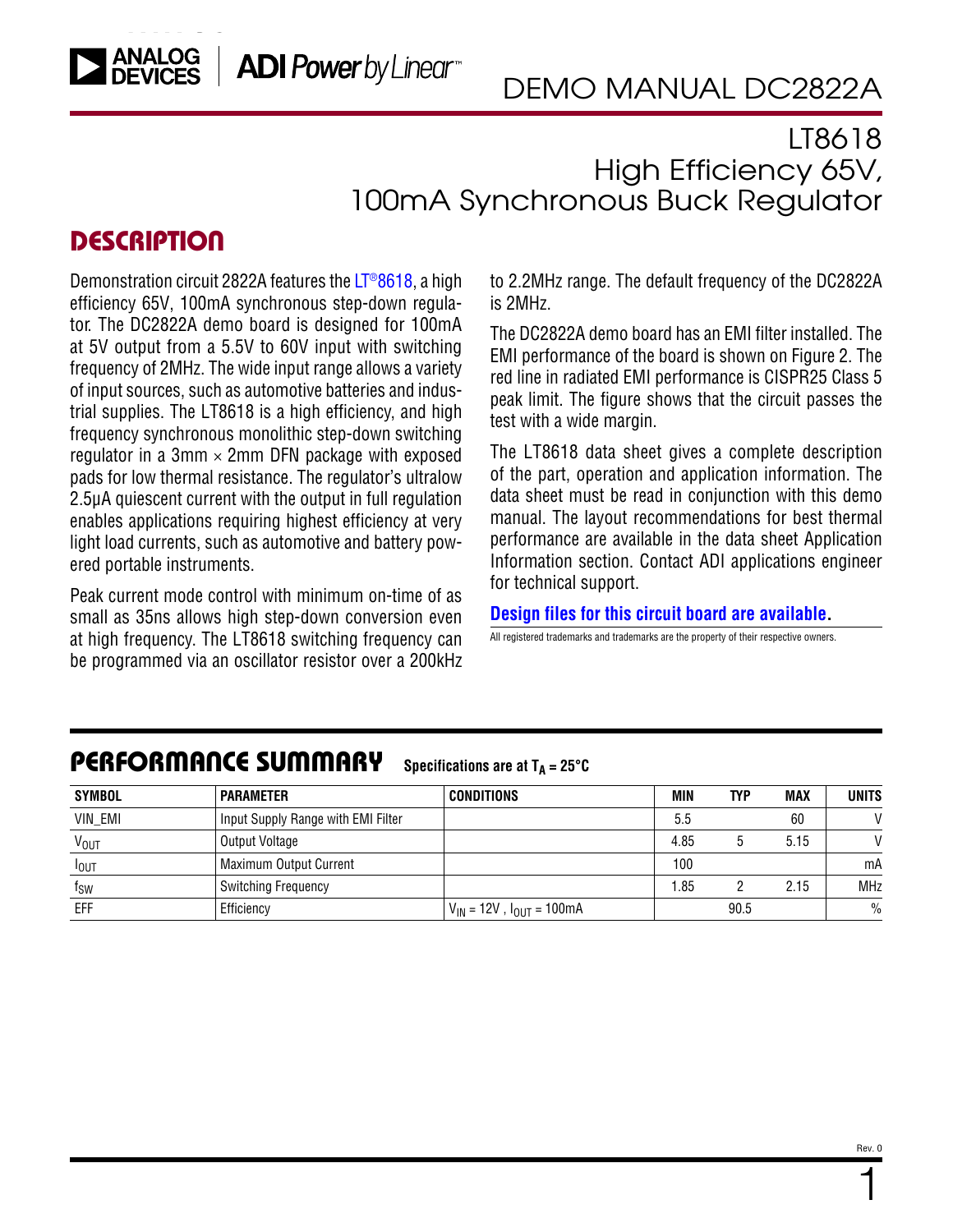## QUICK START PROCEDURE

Demonstration circuit 2822A is easy to set up to evaluate the performance of the LT8618. Refer to Figure 1 for proper measurement equipment setup and follow the procedure below:

- 1. With power off, connect the DC power supply to VEMI and GND, and load from  $V_{\text{OUT}}$  to GND.
- 2. Turn on the power at the input. Make sure that the input voltage does not exceed 65V.
- 3. Check for the proper output voltage (5V). If there is no output, temporarily disconnect the load to make sure that the load is not set too high or is shorted.
- 4. Once the proper output voltage is established, adjust the load within the operating ranges and observe the output voltage regulation, ripple voltage, efficiency and other parameters.



**Figure 1. Proper Measurement Equipment Setup**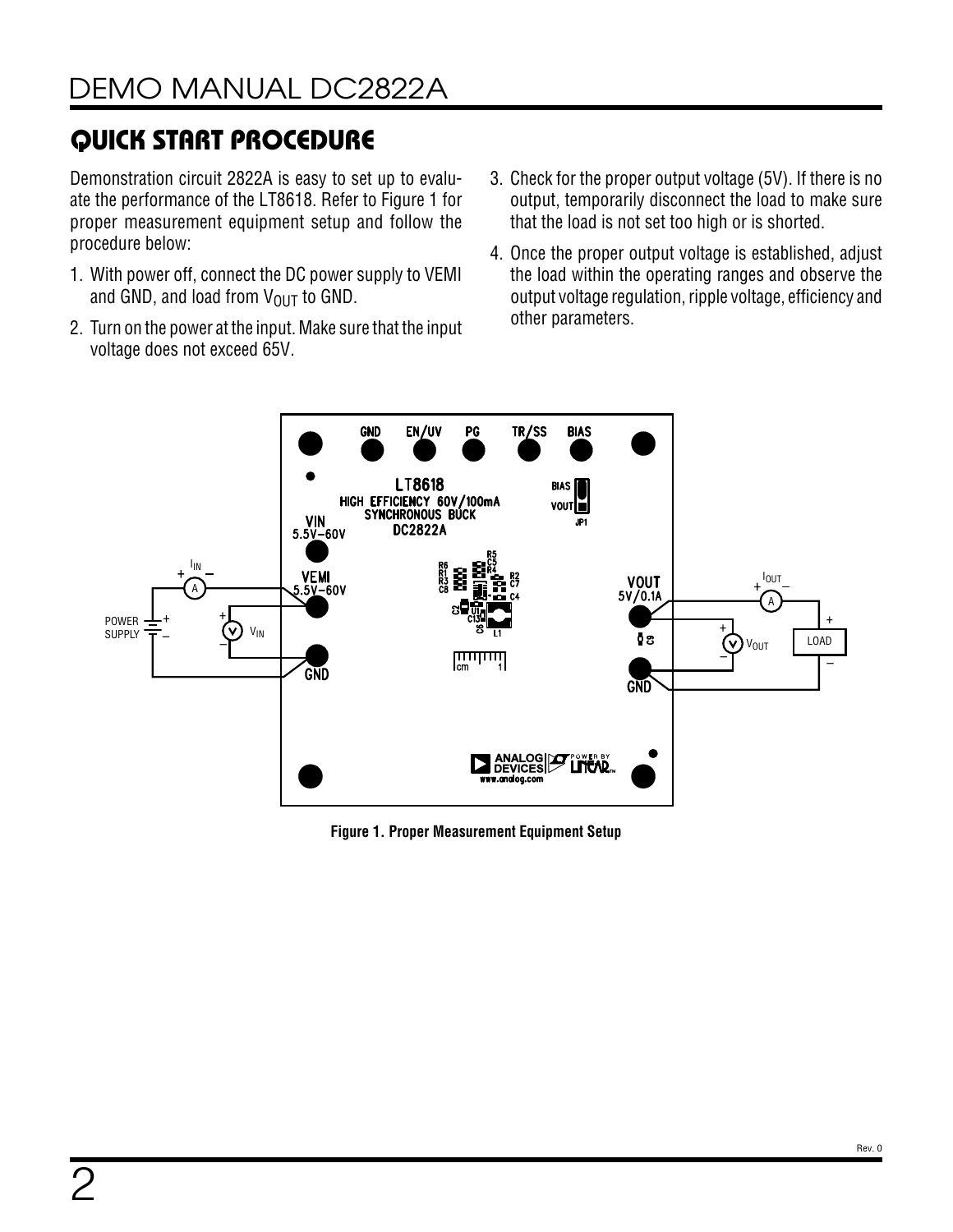## QUICK START PROCEDURE



**Figure 2. EMI Performance of the DC2822A. V<sub>IN</sub> = 14V, I<sub>OUT</sub> = 100mA** 



**Figure 3. Efficiency.**  $V_{IN} = 12V$ ,  $f_{SW} = 2MHz$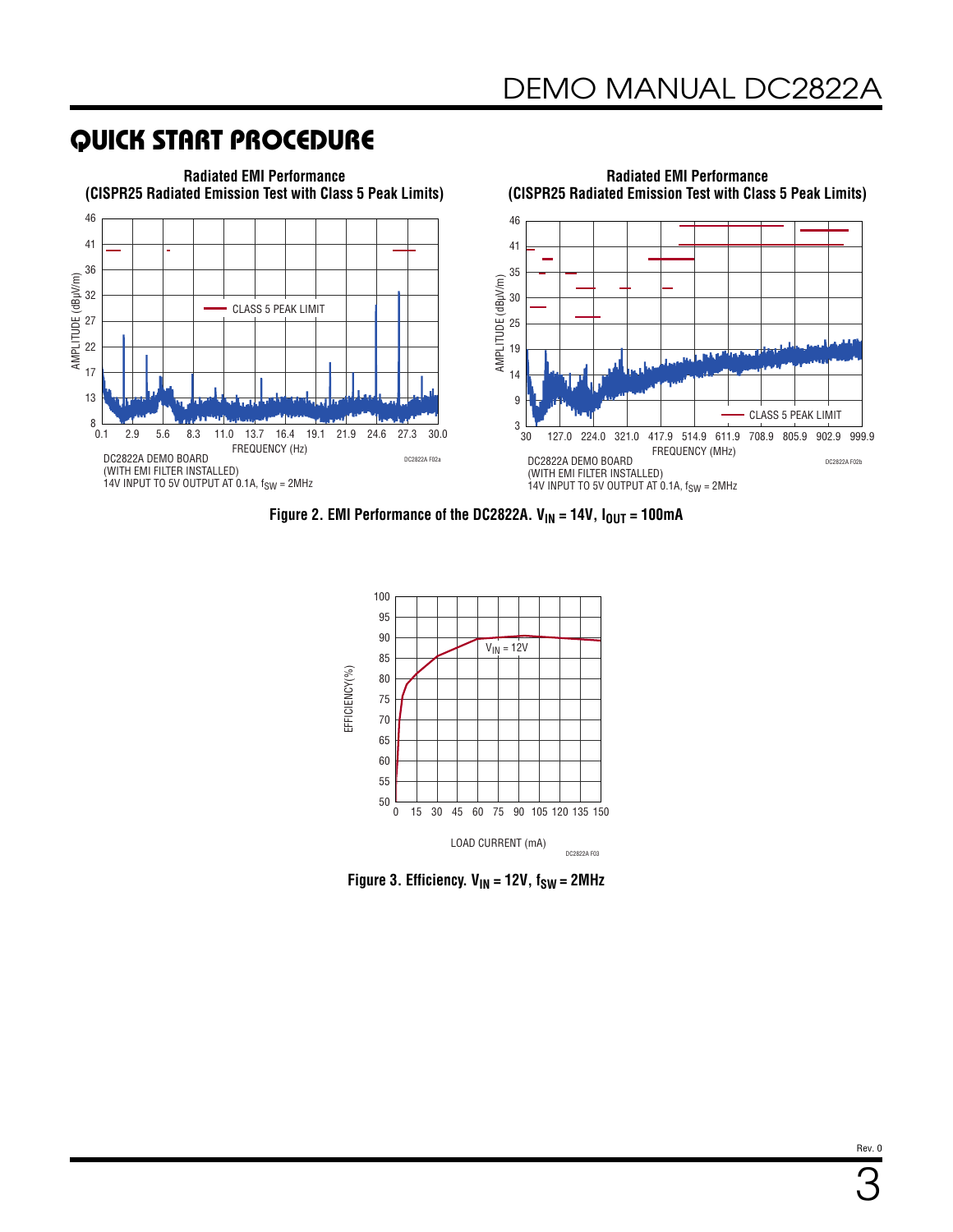## [DEMO MANUAL DC2822A](https://www.analog.com/DC2822A?doc=DC2822A.pdf)

## PARTS LIST

| <b>ITEM</b>                                     | QTY            | <b>REFERENCE</b> | <b>PART DESCRIPTION</b>                                       | <b>MANUFACTURER/PART NUMBER</b>          |  |  |
|-------------------------------------------------|----------------|------------------|---------------------------------------------------------------|------------------------------------------|--|--|
| <b>Required Circuit Components</b>              |                |                  |                                                               |                                          |  |  |
|                                                 |                | C1               | CAP., 22µF, ALUM. ELECT., 63V, 20%, 6.3 × 7.7mm, CE-BS        | SUN ELECTRONIC INDUSTRIES CORP, 63CE22BS |  |  |
| $\overline{2}$                                  | 3              | C2, C3, C10      | CAP., 1µF, X7S, 100V, 20%, 0805                               | MURATA, GRJ21BC72A105ME11L               |  |  |
| 3                                               |                | C <sub>4</sub>   | CAP., 0.22µF, X7R, 16V, 10%, 0603                             | AVX, 0603YC224KAT2A                      |  |  |
| 4                                               | 1              | C <sub>6</sub>   | CAP., 10µF, X5R, 6.3V, 20%, 0603                              | MURATA, GRM188R60J106ME47D               |  |  |
| 5                                               |                | C <sub>7</sub>   | CAP., 1µF, X7R, 16V, 10%, 0603                                | KEMET, C0603C105K4RAC7867                |  |  |
| 6                                               | 1              | C8               | CAP., 0.01µF, X7R, 16V, 10%, 0603                             | AVX, 0603YC103KAT2A                      |  |  |
| $\overline{7}$                                  |                | C9               | CAP., 4.7µF, X5R, 6.3V, 10%, 0603                             | KEMET, C0603C475K9PACTU                  |  |  |
| 8                                               | 2              | C12, C13         | CAP., 0.1µF, X7R, 100V, 10%, 0603                             | AVX, 06031C104KAT2A                      |  |  |
| 9                                               | 1              | FB <sub>1</sub>  | IND., 300Ω, FERRITE BEAD, 25%, 250mA, 0402, AEC-Q200          | MMZ1005Y301CTD25                         |  |  |
| 10                                              | 1              | L1               | IND., 33µH, PWR, SHIELDED, 30%, 0.42A, 660m $\Omega$ , 3816   | WURTH ELEKTRONIK, 744031330              |  |  |
| 11                                              | $\overline{2}$ | R1, R4           | RES., 1ΜΩ, 1%, 1/10W, 0603, AEC-Q200                          | VISHAY, CRCW06031M00FKEA                 |  |  |
| 12                                              |                | R <sub>2</sub>   | RES., 18.2kΩ, 1%, 1/10W, 0603, AEC-Q200                       | PANASONIC, ERJ3EKF1822                   |  |  |
| 13                                              |                | R <sub>3</sub>   | RES., $49.9k\Omega$ , $1\%$ , $1/10W$ , 0603                  | NIC, NRC06F4992TRF                       |  |  |
| 14                                              | 1              | R <sub>5</sub>   | RES., 187kΩ, 1%, 1/10W, 0603, AEC-Q200                        | PANASONIC, ERJ3EKF1873V                  |  |  |
| 15                                              |                | U1               | IC, 60V, 100mA BUCK REGULATOR, DFN-10                         | ANALOG DEVICES, LT8618EDDB#PBF           |  |  |
| <b>Additional Demo Board Circuit Components</b> |                |                  |                                                               |                                          |  |  |
| 1                                               | 0              | C <sub>5</sub>   | CAP., OPTION, 0603                                            |                                          |  |  |
| $\overline{2}$                                  | 0              | R <sub>6</sub>   | RES., OPTION, 0603                                            |                                          |  |  |
| <b>Hardware</b>                                 |                |                  |                                                               |                                          |  |  |
| 1                                               | 10             | E1-E10           | TEST POINT, TURRET, 0.094" MTG. HOLE, PCB 0.062" THK          | MILL-MAX, 2501-2-00-80-00-00-07-0        |  |  |
| $\overline{c}$                                  | 1              | JP1              | CONN., HDR, MALE, 1 x 3, 2mm, VERT, ST, THT, NO SUBS. ALLOWED | WURTH ELEKTRONIK, 62000311121            |  |  |
| 3                                               | 4              | MP1-MP4          | STANDOFF, NYLON, SNAP-ON, 0.50"                               | WURTH ELEKTRONIK, 702935000              |  |  |
| 4                                               |                | XJP1             | CONN., SHUNT, FEMALE, 2 POS, 2mm                              | WURTH ELEKTRONIK, 60800213421            |  |  |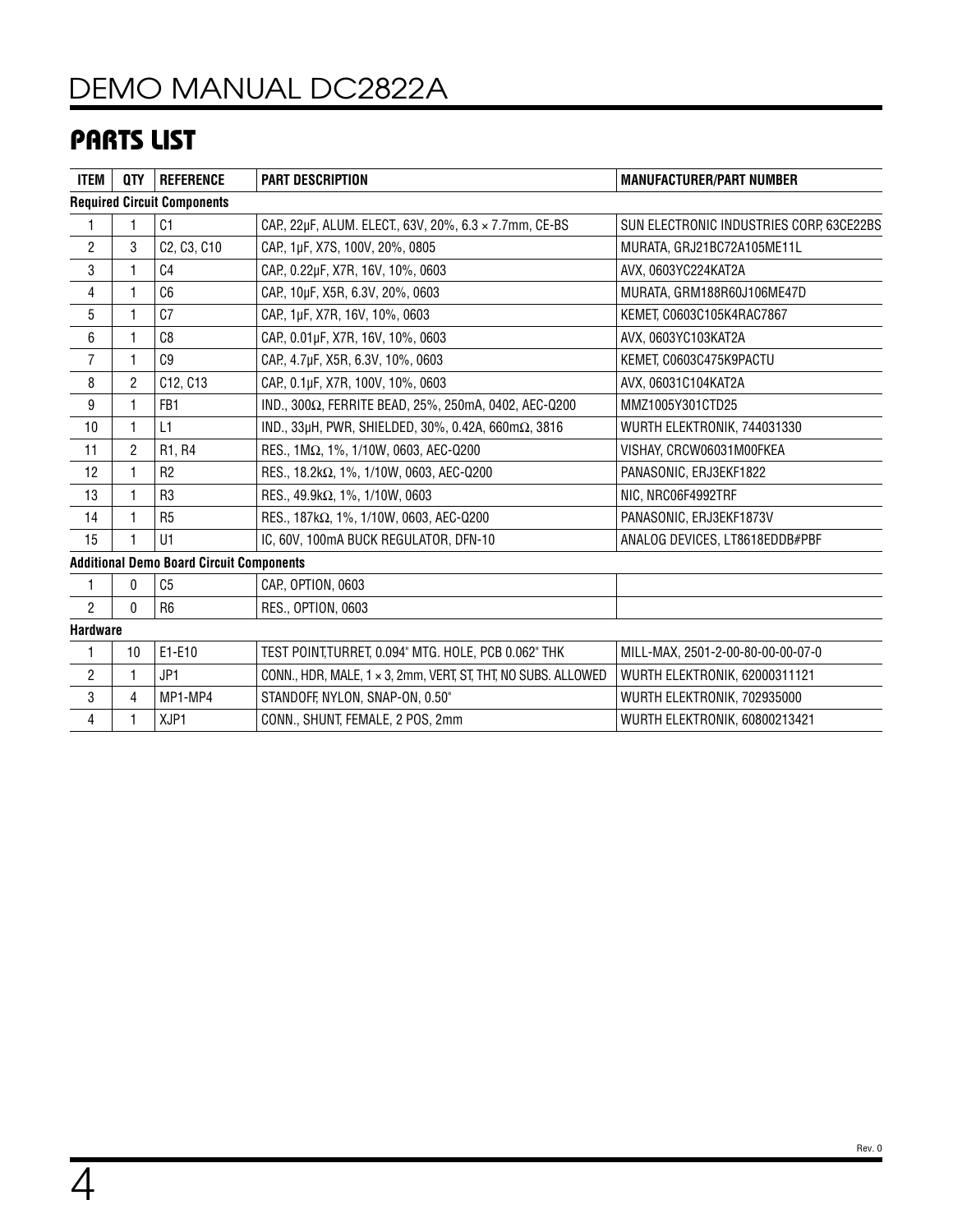### SCHEMATIC DIAGRAM





5 Rev. 0

Information furnished by Analog Devices is believed to be accurate and reliable. However, no responsibility is assumed by Analog Devices for its use, nor for any infringements of patents or other rights of third parties that may result from its use. Specifications subject to change without notice. No license is granted by implication or otherwise under any patent or patent rights of Analog Devices.